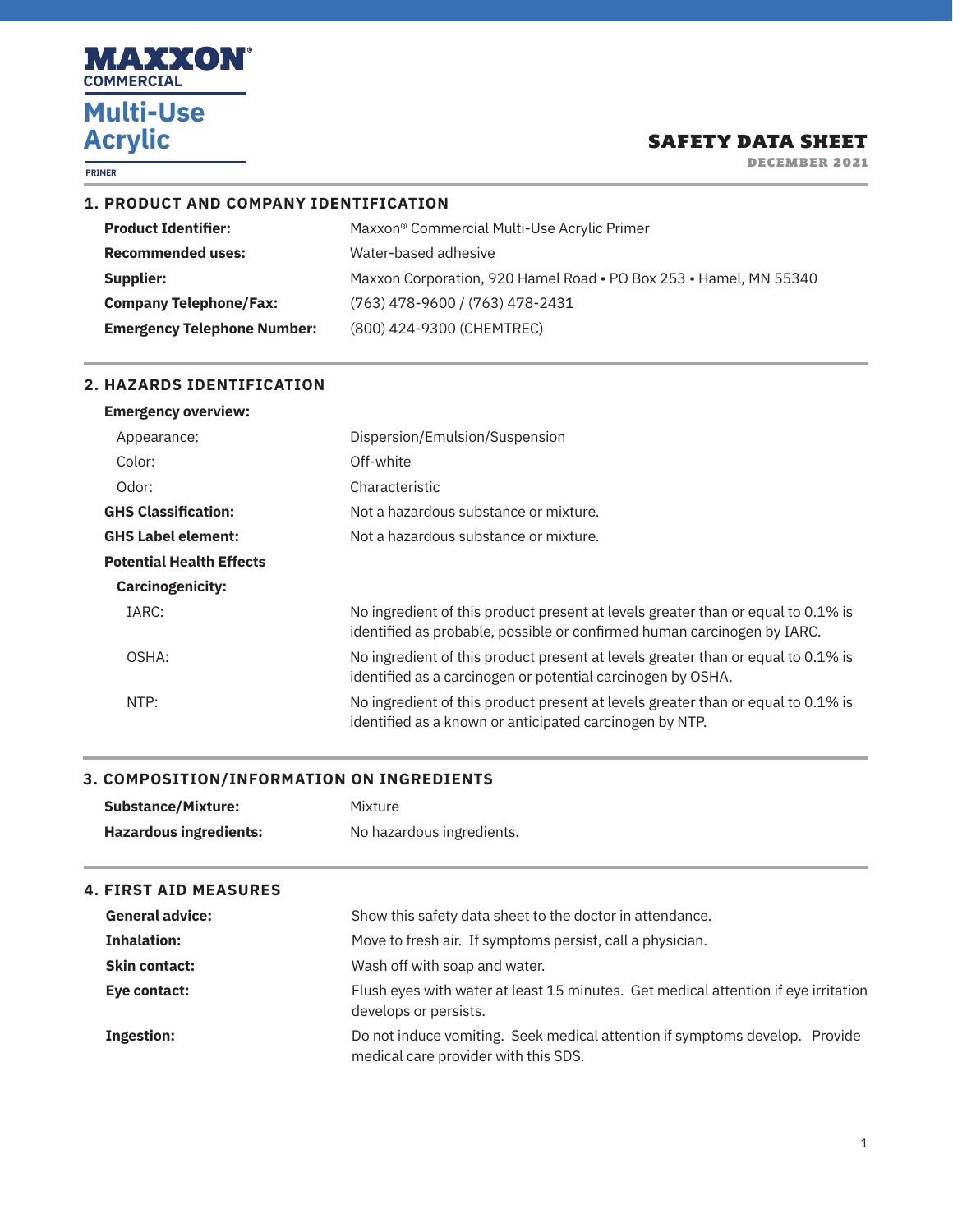

**PRIMER**

# SAFETY DATA SHEET

DECEMBER 2021

## **5. FIRE FIGHTING MEASURES**

| Suitable extinguishing media:          | Not combustible. Use extinguishing measures that are appropriate to local<br>circumstances and the surrounding environment. |
|----------------------------------------|-----------------------------------------------------------------------------------------------------------------------------|
| Unsuitable extinguishing media:        | None.                                                                                                                       |
| <b>Specific hazards</b>                |                                                                                                                             |
| during fire fighting:                  | Cool closed containers exposed to fire with water spray.                                                                    |
| <b>Specific extinguishing methods:</b> | N/A                                                                                                                         |
| <b>Further Information:</b>            | This product is an agueous mixture that will not burn. Dried product film will<br>burn in a fire.                           |

### **6. ACCIDENTAL RELEASE MEASURES**

| <b>Personal precautions,</b><br>protective equipment<br>and emergency procedures: | Refer to protective measures listed in Sections 7 and 8.                                                  |
|-----------------------------------------------------------------------------------|-----------------------------------------------------------------------------------------------------------|
| <b>Environmental precautions:</b>                                                 | No special environmental precautions required.<br>Prevent product from entering drains.                   |
| <b>Methods and materials for</b><br>containment and cleaning up:                  | Soak up with inert absorbent material (i.e. sand, silica gel, acid binder, universal<br>binder, sawdust). |

## **7. HANDLING AND STORAGE**

| Advice on safe handling:            | No special precautions are needed in handling this material.           |
|-------------------------------------|------------------------------------------------------------------------|
| <b>Conditions for safe storage:</b> | Keep container closed when not in use. Keep in a dry, cool place.      |
| <b>Materials to avoid:</b>          | Do not freeze. No special restrictions on storage with other products. |
| Storage temperature:                | $\geq 40^{\circ}$ F (4.5° C)                                           |

## **8. EXPOSURE CONTROLS / PERSONAL PROTECTION**

| <b>Ingredients with workplace</b><br>control parameters: | Contains no substances with occupational exposure limit values.                                                                              |
|----------------------------------------------------------|----------------------------------------------------------------------------------------------------------------------------------------------|
| <b>Personal Protective Equipment</b>                     |                                                                                                                                              |
| Respiratory protection:                                  | No personal respiratory protective equipment normally required. In case of<br>insufficient ventilation, wear suitable respiratory equipment. |
| Hand protection material:                                | Nitrile Rubber.                                                                                                                              |
| Remarks:                                                 | For prolonged or repeated contact use protective gloves.                                                                                     |
| Eye protection:                                          | Safety glasses.                                                                                                                              |
| Protective measures:                                     | No special protective equipment required.                                                                                                    |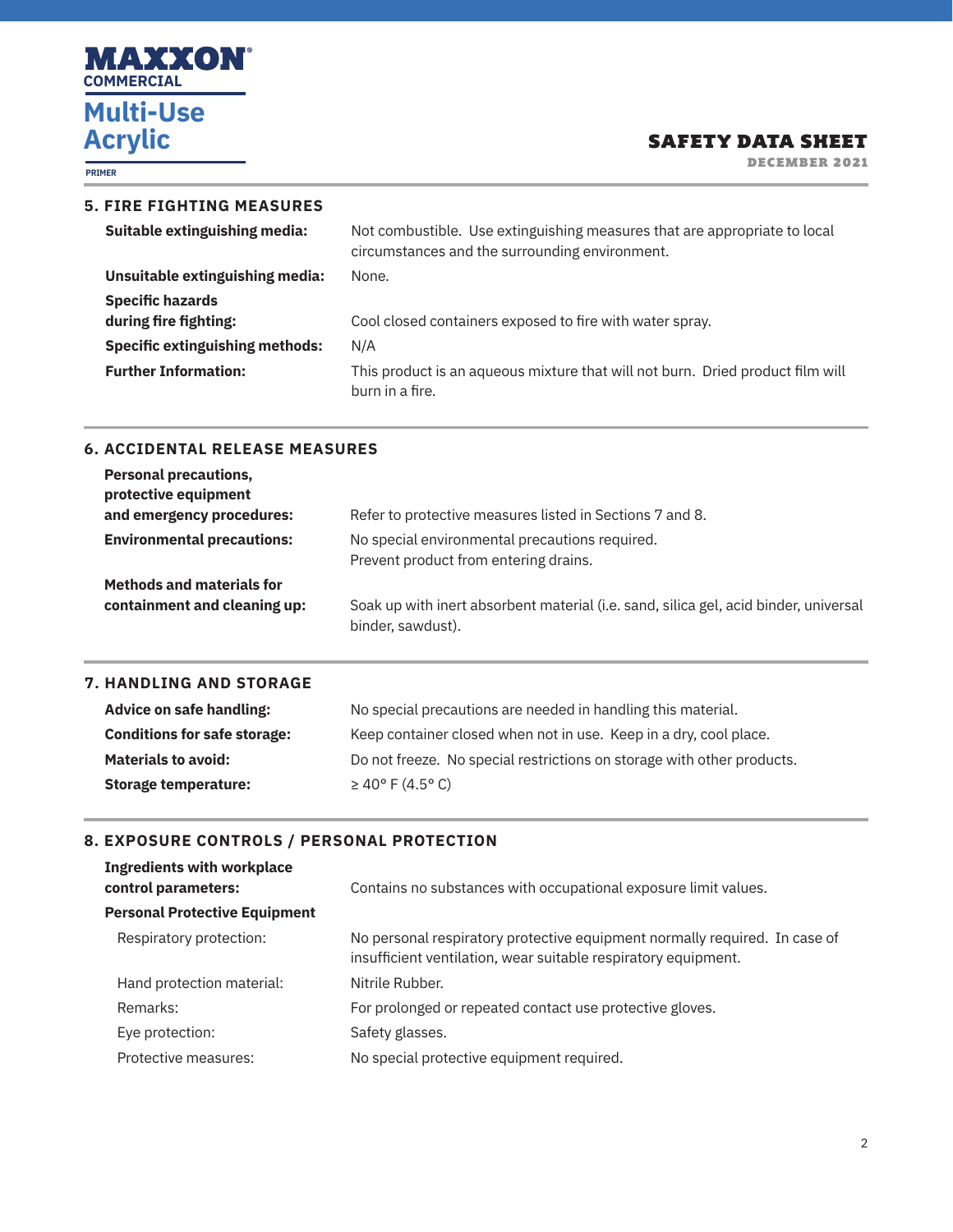

**PRIMER**

# SAFETY DATA SHEET

DECEMBER 2021

## **9. PHYSICAL AND CHEMICAL PROPERTIES**

| <b>Appearance:</b>                   | Dispersion/Emulsion/Suspension          |
|--------------------------------------|-----------------------------------------|
| Color:                               | Off-white                               |
| Odor:                                | Characteristic                          |
| <b>Odor threshold:</b>               | No data available                       |
| pH:                                  | $8.3 - 8.8$                             |
| <b>Melting point/freezing point:</b> | 32°F (0°C)                              |
| <b>Boiling point/boiling range:</b>  | 212° F (100° C)                         |
| <b>Flash point:</b>                  | Not applicable                          |
| <b>Evaporation rate:</b>             | Not determined                          |
| <b>Flammability (solid, gas):</b>    | Not classified as a flammability hazard |
| <b>Upper explosion limit:</b>        | Upper flammability limit not determined |
| <b>Lower explosion limit:</b>        | Lower flammability limit not determined |
| <b>Vapor pressure:</b>               | Not determined                          |
| <b>Relative vapor density:</b>       | Not determined                          |
| <b>Density:</b>                      | 8.8 lb/gal                              |
| Solubility(ies), water solubility:   | Dispersible                             |
| <b>Partition coefficient</b>         |                                         |
| n-octanol/water:                     | No data available                       |
| <b>Autoignition temperature:</b>     | Not determined                          |
| <b>Viscosity (dynamic):</b>          | $< 500$ cP                              |

## **10. STABILITY AND REACTIVITY**

| <b>Chemical stability:</b> | The product is chemically stable.                                                   |
|----------------------------|-------------------------------------------------------------------------------------|
|                            | <b>Possibility of hazardous reactions:</b> Hazardous polymerization does not occur. |
| <b>Hazardous</b>           |                                                                                     |
| decomposition products:    | Stable under normal conditions.                                                     |

## **11. TOXICOLOGICAL INFORMATION**

| <b>Acute toxicity:</b>                                      | No data available |
|-------------------------------------------------------------|-------------------|
| <b>Skin corrosion/irritation:</b>                           | No data available |
| <b>Serious eye damage/eye irritation:</b> No data available |                   |
| <b>Respiratory or skin sensitization:</b>                   | No data available |
| <b>Germ cell mutagenicity:</b>                              | No data available |
| <b>Carcinogenicity:</b>                                     | No data available |
| <b>Reproductive toxicity:</b>                               | No data available |
| <b>STOT-single exposure:</b>                                | No data available |
| <b>STOT-repeated exposure:</b>                              | No data available |
| <b>Aspiration toxicity:</b>                                 | No data available |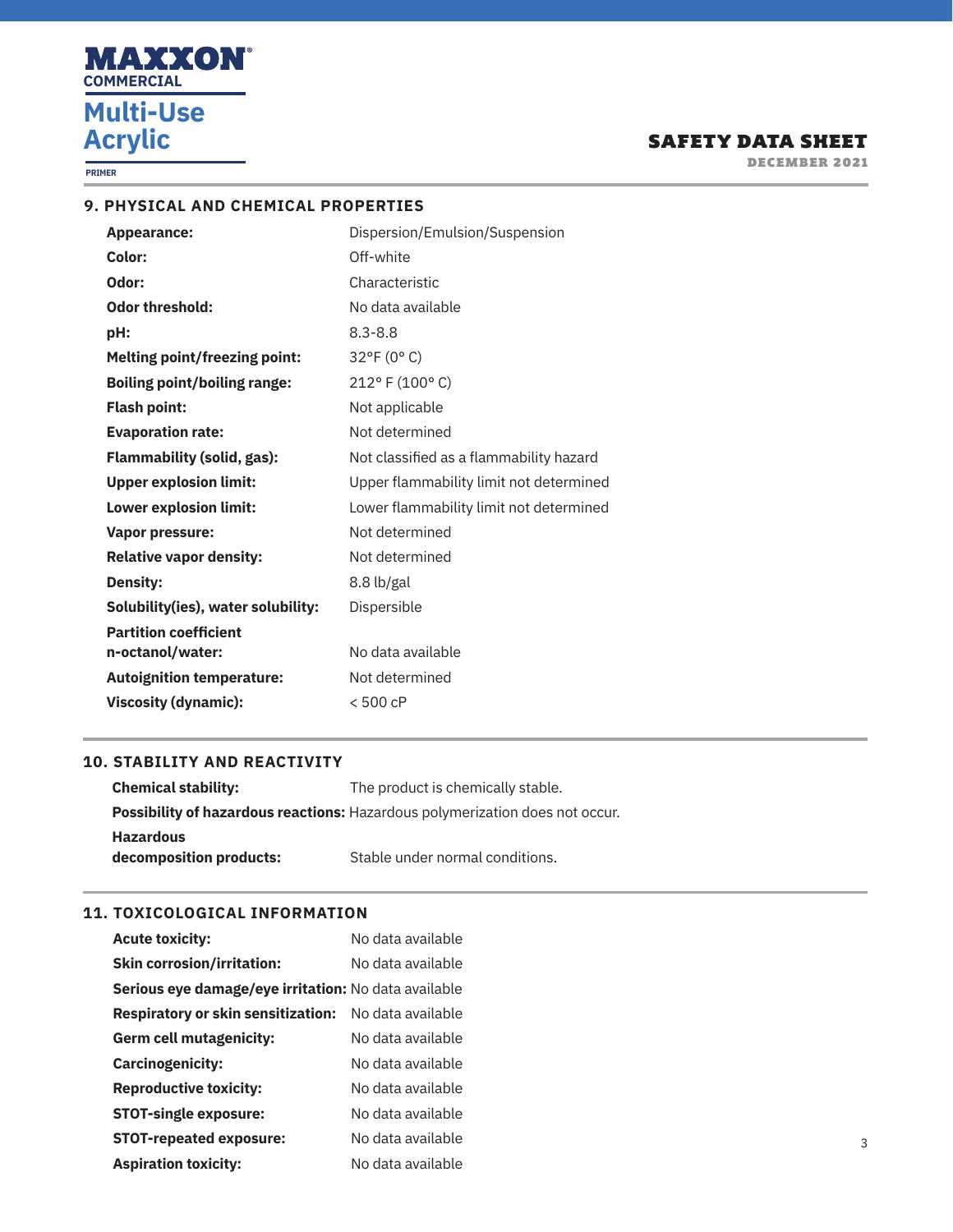

**PRIMER**

DECEMBER 2021

| <b>12. ECOLOGICAL INFORMATION</b> |  |
|-----------------------------------|--|
|-----------------------------------|--|

| No data available |
|-------------------|
| No data available |
| No data available |
| No data available |
| No data available |
|                   |

## **13. DISPOSAL CONSIDERATIONS**

**Waste from residues:** To the best of our knowledge, this product does not meet the definition of hazardous waste under the U.S. EPA Hazardous Waste Regulations 40 CFR 261. Solidify and dispose of in an approved landfill. Consult state, local, or provincial authorizes for more restrictive requirements. The hazard and precautionary statements displayed on the label also apply to any residues left in the container.

## **14. TRANSPORTATION INFORMATION**

| <b>Specific Precautions for User</b>                                            |                                         |
|---------------------------------------------------------------------------------|-----------------------------------------|
| Remarks:                                                                        | Not dangerous goods.                    |
| <b>Domestic Regulation</b>                                                      |                                         |
| <b>International Regulation</b>                                                 |                                         |
| Transport in bulk according<br>to Annex II of MARPOL 73/78<br>and the IBC Code: | Not applicable for product as supplied. |

## **15. REGULATORY INFORMATION**

| <b>SARA 311/312 Hazards:</b> | No SARA Hazards                                                                                                                                                                                                                                                                    |  |  |
|------------------------------|------------------------------------------------------------------------------------------------------------------------------------------------------------------------------------------------------------------------------------------------------------------------------------|--|--|
| <b>SARA 302:</b>             | No chemicals in this material are subject to the reporting requirements of<br>SARA Title III, Section 302.                                                                                                                                                                         |  |  |
| <b>SARA 313:</b>             | This material does not contain any chemical components with known CAS<br>numbers that exceed the threshold (De Minimis) report.                                                                                                                                                    |  |  |
| <b>Clean Air:</b>            | This product does not contain any hazardous air pollutants (HAP), as defined<br>by the U.S. Clean Air Act Section 12 (40 CFR 61). This product does not<br>contain any chemicals listed under the U.S. Clean Air Act Section 111 SOCMI<br>intermediate or final VOC's (40 CFR 61). |  |  |
| <b>US State Regulations</b>  |                                                                                                                                                                                                                                                                                    |  |  |
| California Prop 65:          | This product does not contain any chemicals known to the State of California to<br>cause cancer, birth, or any other reproductive defects.                                                                                                                                         |  |  |